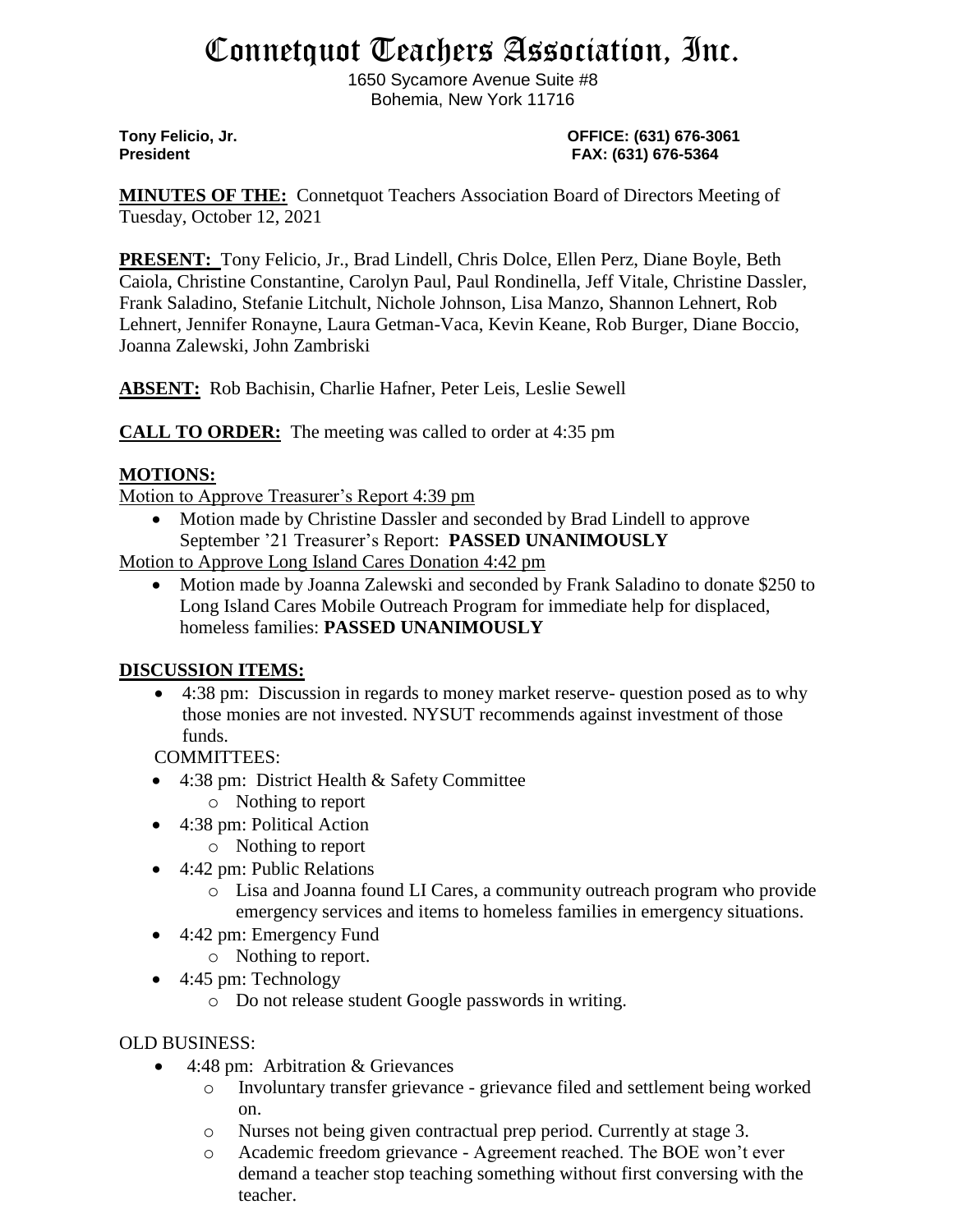- 4:56 pm: Parent Teacher Conferences
	- o No response yet as to how the evening will run.
	- o Children should be left at home.
	- o Give the parents the option to have a virtual or phone conversation.
	- o Call parents when you get the list of attendees and see if they would like a phone conversation.
- 5:03 pm: Lesson Plans
	- o Currently on hold
	- o If administration comes back with something that impacts teachers, we are prepared to go to impact bargaining grieve it.
- 5:04 pm: Negotiations
	- o The proposal given by the district included no money discussion, just a long list of demands.
	- o Be prepared to be in these negotiations for the long haul.
	- o Negotiation team is currently working with the district, no action required at the moment. However, be ready to react if requested to do so.
	- o Passive resistance is our best option right now.
- 5:10 pm: Custodial Recognition
	- o Most schools have already thanked custodians, remaining schools are still planning.
- 5:14 pm: Other
	- o Quarantine Question
		- ENL/ other push-in type teacher quarantined, how will a push-in teacher "work from home"?
		- Sessions are supposed to be made up if they are missed. How are we doing this?
	- o Substitute Shortage
		- Substitute teachers remains a large issue in all schools.
	- o New Curriculum at elementary level
		- Teachers being handed new curriculums but no professional time to "unpack" it. Basically being handed to them to figure out on their own during their own time. Kimball and O'Hara responded there are no subs available to give the time to the teachers.
	- o Old Sub Grievance- What happened to it?
		- BOD stated there was not enough evidence to win, no subs to testify

### NEW BUSINESS:

- 5:31pm: Bus Driver Recognition
	- o Want to thank and reaffirm they are part of community
	- o Possibly a bagel and/or lunch at bus depot
	- o Nicole Johnson will gather information regarding day and time
	- o Tony will email details
- $\bullet$  5:35 pm: Other
	- o Pro-mask emails
		- Some union members feel that the union is not being pro-choice regarding masks in school.
		- Anyone who would like to discuss union's stance regarding masks or vaccines should contact Tony directly.
	- o Subpoena at Bosti
		- Subpoena re: divorce case and incident on school grounds
		- Person should contact Tony directly
	- o Covid Testing
		- Are the windows based on how many staff per building? No clear answer. OBMS has 2 hrs, RMS 3 per week.